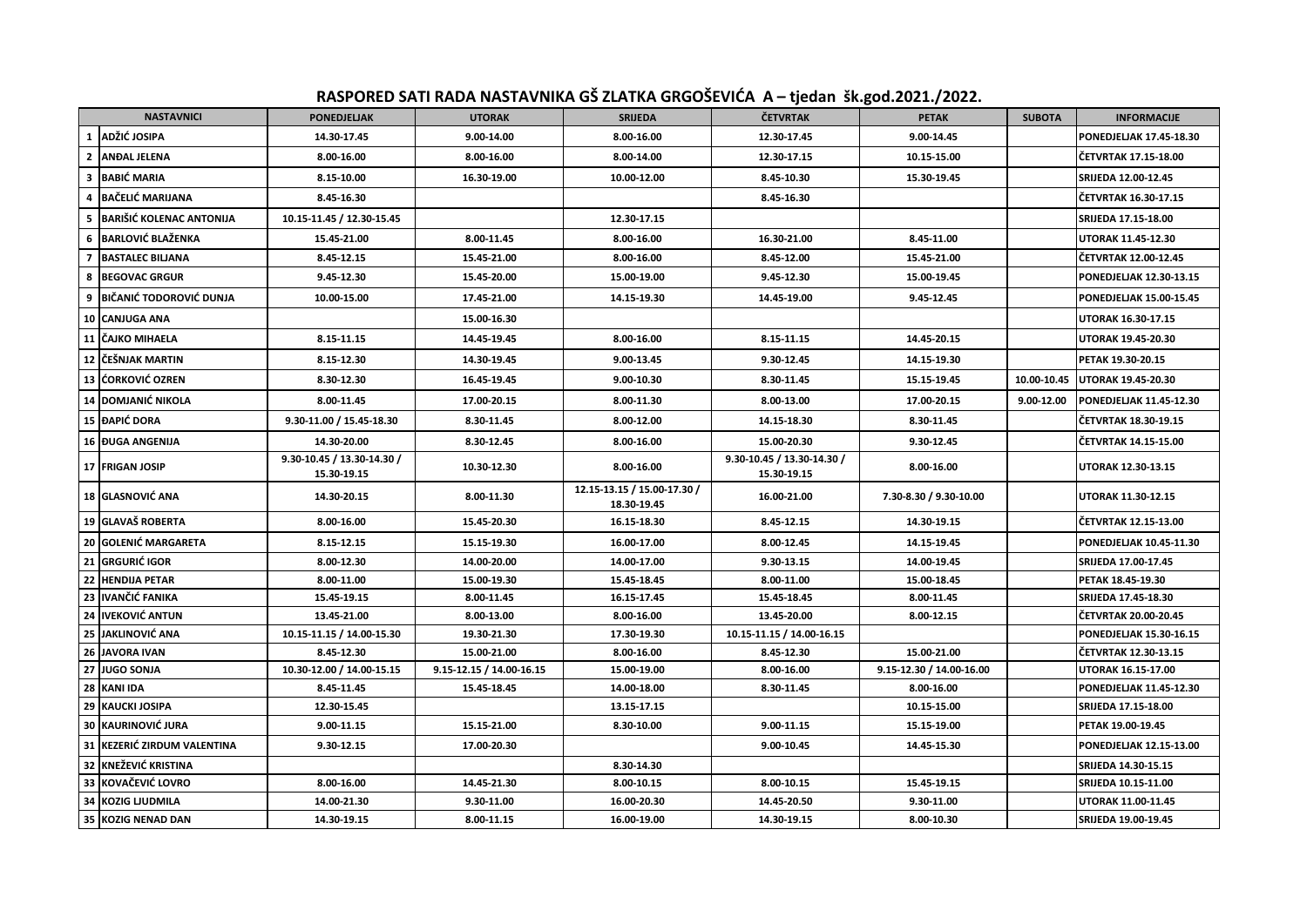|    | 36 KOCIJANČIĆ VLATKA       | 7.45-12.00                                 | 14.15-18.45               | 7.45-11.15                | 7.45-11.30                                 | 14.15-18.45 |             | <b>UTORAK 18.45-19.30</b>      |
|----|----------------------------|--------------------------------------------|---------------------------|---------------------------|--------------------------------------------|-------------|-------------|--------------------------------|
|    | 37 KOCIJANČIĆ ZRIN         | 14.00-19.45                                | 9.30-12.15                | 14.45-19.00               | 14.00-19.00                                | 8.00-12.15  |             | ČETVRTAK 19.00-19.45           |
| 38 | <b>KRANJEC IVANA</b>       | 14.15-15.45                                |                           |                           |                                            |             |             | PONEDJELJAK 15.45-16.30        |
| 39 | <b>KURJAK LJILJANA</b>     |                                            | 8.00-9.30                 |                           | 15.00-18.00                                |             |             | ČETVRTAK 18.00-18.45           |
|    | 40 LEDENKO IVA             |                                            | 15.30-21.45               | 9.15-10.45                | 16.30-20.00                                | 9.00-9.45   |             | SRIJEDA 10.45-11.30            |
|    | 41 LEDINEK ANAMARIA        | 15.00-20.15                                | 8.00-12.30                | 8.00-16.00                | 14.15-20.15                                | 8.45-11.45  |             | UTORAK 12.30-13.15             |
| 42 | LISIČAK HOĐA ANTONIJA      | 16.00-19.45                                | 7.45-10.45                | 14.45-16.45               | 14.30-19.45                                | 7.15-11.45  |             | <b>PONEDJELJAK 19.45-20.30</b> |
| 43 | LOPAC GROŠ ANA             |                                            |                           |                           | 8.00-11.00                                 |             |             | ČETVRTAK 11.00-11.45           |
| 44 | <b>MARJANOVIĆ DANIELA</b>  | 14.00-19.15                                | 9.15-12.00                | 8.00-16.00                | 14.00-19.15                                | 9.15-11.30  |             | ČETVRTAK 19.15-20.30           |
| 45 | <b>MARKOVIĆ ZVONIMIR</b>   | 8.00-9.30                                  | 16.45-21.00               | 18.00-21.30               | 8.00-9.30                                  | 16.45-21.00 |             | ČETVRTAK 9.30-10.15            |
| 46 | <b>MATOŠEVIĆ IVA</b>       | 14.30-20.00                                | 8.00-12.45                | 8.00-11.00                | 14.30-20.00                                | 8.00-12.45  |             | <b>UTORAK 12.45-13.30</b>      |
|    | <b>47 MATUS RENATA</b>     | 8.00-11.00                                 | 15.15-21.00               | 8.00-16.00                | 8.00-10.30                                 | 15.30-21.00 |             | ČETVRTAK 10.30-11.15           |
| 48 | <b>MIJATOVIĆ MARINA</b>    | 15.00-20.00                                | 9.00-12.30                | 14.30-20.30               | 15.00-19.15                                | 9.00-10.15  |             | ČETVRTAK 19.15-20.30           |
|    | 49 MIKULIĆ VALENTINA       | 15.30-21.30                                | 8.15-13.45                | 8.00-16.00                | 14.45-19.15                                | 8.15-13.00  |             | ČETVRTAK 16.45-17.30           |
|    | 50 MILLAN ADAM             |                                            |                           |                           | 8.00-10.30                                 |             |             | ČETVRTAK 10.30-11.15           |
| 51 | <b>MUŽAK SILVIJA</b>       | 14.45-18.30                                | 8.15-12.30                | 8.00-16.00                | 12.45-19.15                                | 7.30-11.00  |             | PONEDJELJAK 18.30-19.15        |
|    | 52 MUŽEK ZRINKA            | 14.45-20.15                                | 7.30-12.00                | 14.15-17.00               | 14.30-19.30                                | 8.00-9.30   |             | SRIJEDA 17.00-17.45            |
|    | 53 NAĐ ALEKSANDRA          | 8.45-12.00                                 | 15.15-19.30               | 15.15-19.45               | 8.15-11.30                                 | 15.15-19.30 |             | ČETVRTAK 11.30-12.15           |
|    | 54 NOVOSEL FILIP           | 10.45-12.15 / 13.30-14.30 /<br>15.30-16.30 | 8.00-16.00                | 17.15-18.00 / 19.15-20.45 | 10.45-12.15 / 13.30-14.30 /<br>15.30-18.00 | 8.00-16.00  |             | ČETVRTAK 18.00-18.45           |
|    | 55 PATAFTA INES            |                                            | 11.45-15.00               |                           |                                            |             |             | <b>UTORAK 15.00-15.45</b>      |
|    |                            |                                            |                           |                           |                                            |             |             |                                |
|    | 56 PAVIĆ IVAN              | 15.00-19.30                                | 8.45-11.45                | 14.30-19.15               | 8.30-12.15                                 |             | 10.00-13.15 | SRIJEDA 19.15-20.00            |
|    | 57 PETROVIĆ MARIN          | 10.00-12.15 / 14.15-16.30 /<br>17.15-19.30 | 8.15-9.45                 | 19.15-20.15               | 10.00-12.15 / 14.15-16.30 /<br>17.15-19.30 | 8.15-9.45   |             | PONEDJELJAK 19.30-20.15        |
|    | <b>58 POLJUHA ANTONIJA</b> | 15.30-19.15                                | 8.00-11.45                | 17.45-19.15               | 15.30-20.00                                | 8.00-11.45  |             | <b>UTORAK 11.45-12.30</b>      |
|    | 59 POTOČNIK MARTIN         | 15.45-21.30                                | 9.30-11.00                | 14.00-15.30               | 15.30-17.00 / 17.45-20.45                  | 8.00-11.30  |             | <b>UTORAK 11.00-11.45</b>      |
|    | <b>60 PREKPALIAJ TEUTA</b> | 11.00-12.30 / 13.15-15.00                  | 10.15-11.00 / 11.45-15.00 |                           | 11.00-15.45                                |             |             | ČETVRTAK 15.45-16.30           |
|    | 61 PREŽGAJ PATRIK          |                                            |                           | 9.30-15.15                |                                            | 10.15-15.15 |             | SRIJEDA 15.15-16.00            |
|    | 62 RAMIĆ JASMIN            |                                            |                           | 9.00-17.30                |                                            |             |             | SRIJEDA 17.30-18.15            |
| 63 | SEMEŠ MODRIĆ ANDREJA       | 7.30-12.30                                 | 14.15-14.30 / 15.45-21.00 | 8.00-16.00                | 7.30-8.15 / 9.00-10.15                     | 15.15-19.15 |             | ČETVRTAK 10.15-10.45           |
|    | 64 STANOJEVIĆ SRĐAN        |                                            | 18.00-21.00               | 17.30-19.00               | 8.00-11.00                                 |             |             | SRIJEDA 19.00-19.45            |
|    | 65 STIPANOV LUKA           | 15.15-19.30                                | 8.00-13.15                | 8.00-16.00                | 15.15-19.30                                | 8.30-14.00  |             | ČETVRTAK 19.30-20.15           |
|    | 66 SUŠIĆ IVANA             |                                            |                           | 9.30-12.30                |                                            |             |             | SRIJEDA 12.30-13.15            |
| 67 | <b>SVIBEN MANDA</b>        | 17.15-21.00                                | 10.15-13.15               | 8.00-16.00                | 15.00-17.45                                | 9.30-13.15  |             | ČETVRTAK 17.45-18.00           |
|    | 68 SVIBEN MISLAV           | 14.45-20.00                                | 8.00-12.15                | 8.00-16.00                | 15.15-20.00                                | 9.00-12.30  |             | <b>UTORAK 12.15-13.00</b>      |
|    | 69   ŠARLIJA BILIĆ MATEJA  |                                            | 16.15-21.30               |                           |                                            | 15.30-20.45 |             | UTORAK 15.30-16.15             |
|    | 70 ŠIMIČIĆ KLARA           | 14.15-20.30                                | 8.00-11.00                | 15.15-18.45               | 14.15-19.00                                | 8.00-11.00  |             | PETAK 11.00-11.45              |
|    | 71 ŠOŠA ANTONIJA           | 8.15-11.30                                 | 15.00-21.00               | 15.00-19.30               | 8.15-11.30                                 | 15.00-19.00 |             | ČETVRTAK 11.30-12.15           |
| 72 | ŠOŠTARIĆ LUCIJA            | 9.30-11.00                                 | 15.45-19.30               | 8.00-10.15 / 11.00-12.30  | 15.45-19.30                                | 8.00-10.15  |             | PETAK 10.15-11.00              |
| 73 | <b>TURČINOVIĆ DORA</b>     |                                            |                           |                           |                                            | 10.15-11.45 |             | PETAK 11.45-12.30              |
| 74 | <b>TUSTANIĆ LUCIJA</b>     |                                            | 14.15-15.00               |                           |                                            | 11.45-13.15 |             | PETAK 13.15-14.00              |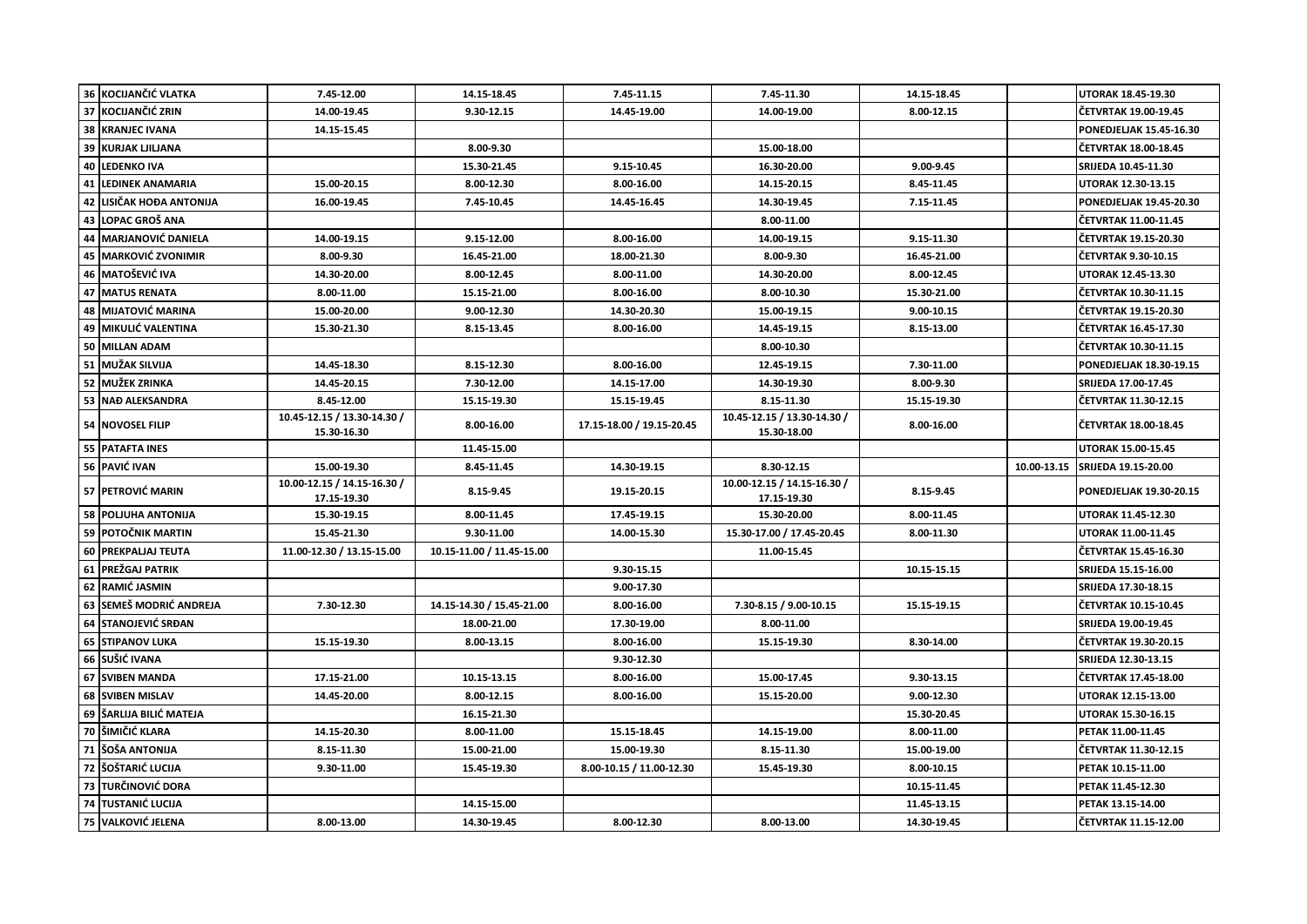| 76 VEDRINA BRANIMIR     | 16.15-21.15 | 8.00-11.15                | 8.00-16.00                                | 14.45-21.15                              | 9.30-12.45  | <b>UTORAK 11.15-12.00</b>  |
|-------------------------|-------------|---------------------------|-------------------------------------------|------------------------------------------|-------------|----------------------------|
| 77 IVEKJARDO VEDRAN     |             |                           |                                           | 11.45-16.30                              | 12.30-14.00 | <b>PETAK 14.00-14.45</b>   |
| 78 VESELI ANA           | 8.00-11.00  | 16.45-19.30               | 8.00-11.00 / 15.15-16.45 /<br>17.30-19.00 | 7.45-10.45                               | 17.45-19.30 | <b>UTORAK 16.00-16.45</b>  |
| <b>79 ZEKO ANTONELA</b> | 11.45-14.00 | 13.15-14.00 / 15.00-15.45 |                                           |                                          |             | <b>UTORAK 14.00-14.45</b>  |
| 80 IŽGELA MARIJA        | 8.00-12.45  | 13.00-19.45               | 8.00-16.00                                | 9.00-9.30 / 10.15-10.45 / 11.45<br>14.00 | 13.00-19.15 | <b>PETAK 18.00-18.45</b>   |
| 81 IŽULJEVIĆ ANDREA     |             | 12.30-13.15               | 10.15-11.00                               |                                          | 14.15-15.00 | <b>SRIJEDA 11.00-11.45</b> |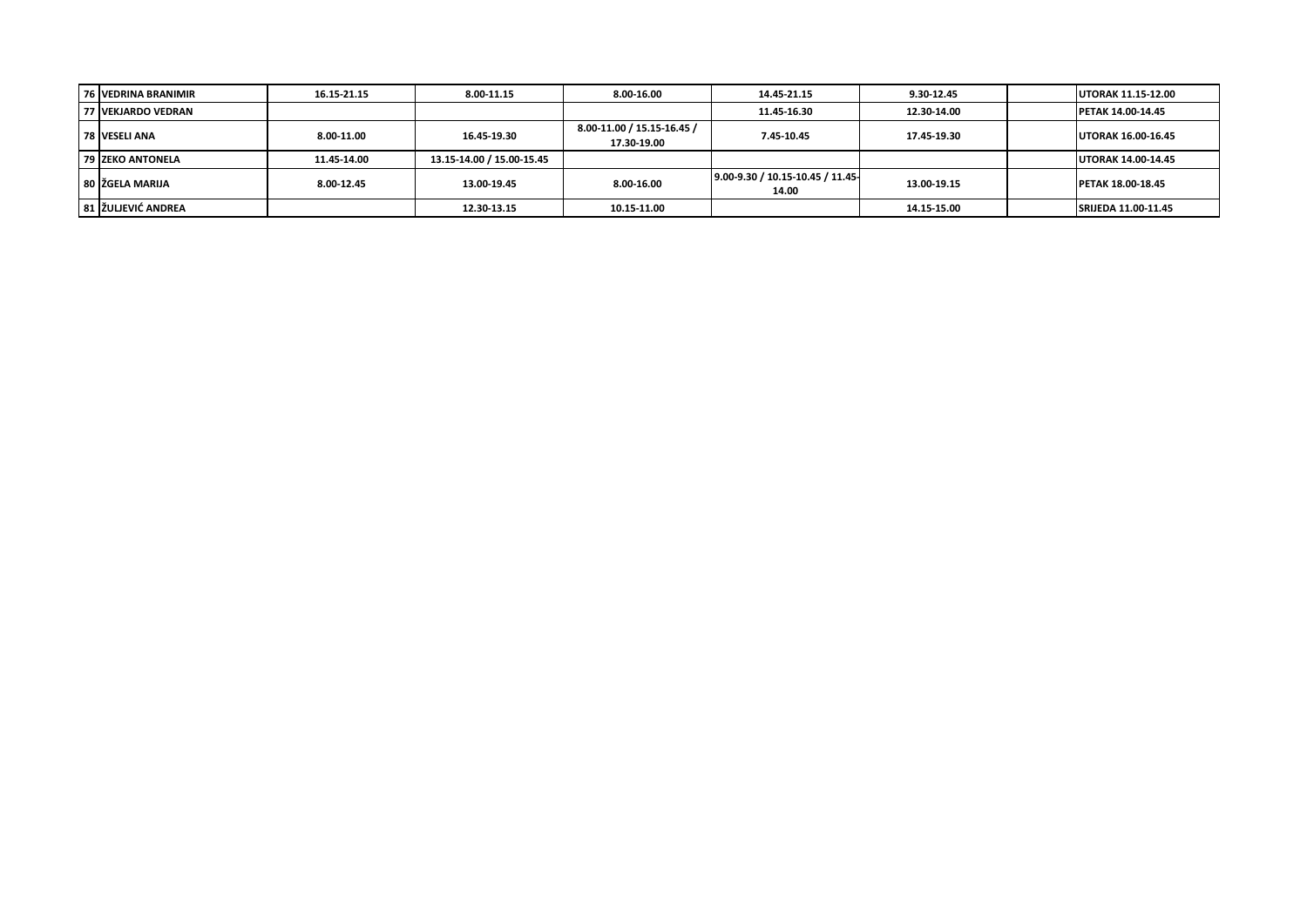## **RASPORED SATI RADA NASTAVNIKA GŠ ZLATKA GRGOŠEVIĆA B – tjedan šk.god.2021./2022.**

|                | <b>NASTAVNICI</b>               | <b>PONEDJELJAK</b>        | <b>UTORAK</b>             | <b>SRIJEDA</b>                             | <b>ČETVRTAK</b>           | <b>PETAK</b>                               | <b>SUBOTA</b> | <b>INFORMACIJE</b>             |
|----------------|---------------------------------|---------------------------|---------------------------|--------------------------------------------|---------------------------|--------------------------------------------|---------------|--------------------------------|
| 1              | ADŽIĆ JOSIPA                    | 12.15-16.30               | 9.00-14.30                | 8.00-16.00                                 | 12.45-16.30               | 9.00-14.30                                 |               | PONEDJELJAK 16.30-17.15        |
| $\mathbf{2}$   | <b>ANDAL JELENA</b>             | 8.00-16.00                | 8.00-16.00                | 8.00-14.00                                 | 12.30-17.15               | 10.15-15.00                                |               | ČETVRTAK 17.15-18.00           |
| 3              | <b>BABIĆ MARIA</b>              | 17.15-19.30               |                           | 9.00-13.45                                 | 17.15-18.30               | 13.00-16.45                                |               | PETAK 16.45-17.30              |
| 4              | <b>BAČELIĆ MARIJANA</b>         | 15.15-18.30               |                           |                                            | 15.15-18.30               |                                            |               | PONEDJELJAK 18.30-19.15        |
| 5              | <b>BARIŠIĆ KOLENAC ANTONIJA</b> | 12.30-15.45               |                           | 12.30-17.15 / 18.00-19.30                  |                           |                                            |               | PONEDJELJAK 15.45-16.30        |
| 6              | <b>BARLOVIĆ BLAŽENKA</b>        | 15.45-21.00               | 8.45-11.45                | 8.00-16.00                                 | 15.45-21.00               | 8.45-12.30                                 |               | UTORAK 11.45-12.30             |
| $\overline{7}$ | <b>BASTALEC BILJANA</b>         | 15.30-21.00               | 8.15-11.00                | 8.00-16.00                                 | 15.30-21.00               | 8.15-11.00                                 |               | <b>UTORAK 11.00-11.45</b>      |
| 8              | <b>BEGOVAC GRGUR</b>            | 8.45-12.45                | 15.00-19.45               | 8.00-16.00                                 | 9.15-13.00                | 15.30-19.45                                |               | PONEDJELJAK 12.45-13.30        |
| 9              | <b>BIČANIĆ TODOROVIĆ DUNJA</b>  | 10.15-15.00               | 10.15-14.00               | 14.00-15.00 / 16.45-18.30 /<br>19.00-19.30 | 14.45-20.00               | 8.45-13.15                                 |               | <b>PONEDJELJAK 15.00-15.45</b> |
| 10             | <b>CANJUGA ANA</b>              |                           | 15.00-16.30               |                                            |                           |                                            |               | <b>UTORAK 16.30-17.15</b>      |
| 11             | <b>CAJKO MIHAELA</b>            | 9.15-11.45                | 13.30-18.45               | 8.00-16.00                                 | 8.45-11.45                | 14.00-20.15                                |               | UTORAK 18.45-19.30             |
| 12             | ČEŠNJAK MARTIN                  | 14.00-19.45               | 9.15-11.00 / 14.00-18.00  | 13.00-16.45                                | 14.30-19.15               | 9.15-11.00                                 |               | SRIJEDA 16.45-17.30            |
| 13             | lĆORKOVIĆ OZREN                 | 8.30-12.30                | 15.00-19.15               | 8.30-13.00                                 | 9.00-10.30                | 15.45-19.15                                | 10.00-10.45   | UTORAK 19.15-20.00             |
| 14             | DOMJANIĆ NIKOLA                 | 8.00-10.30                | 16.00-20.30               | 8.00-10.30                                 |                           | 16.00-20.30                                | 9.00-12.00    | PONEDJELJAK 10.30-11.15        |
| 15             | <b>DAPIĆ DORA</b>               | 14.00-20.00               | 8.00-10.15                | 15.15-20.00                                | 14.45-20.00               | 9.30-10.15                                 |               | <b>UTORAK 10.15-10.45</b>      |
| 16             | <b>ĐUGA ANGENIJA</b>            | 9.00-14.30                | 13.00-20.30               | 8.00-16.00                                 | 9.00-10.45                | 15.00-21.00                                |               | PONEDJELJAK 12.15-13.00        |
| 17             | <b>FRIGAN JOSIP</b>             | 16.00-19.00               | 9.30-11.00                | 8.00-16.00                                 | 16.00-17.00 / 17.30-20.00 | 9.30-14.00                                 |               | UTORAK 11.00-11.45             |
|                | 18 GLASNOVIĆ ANA                | 8.00-12.15                | 15.00-19.15               | 12.15-13.15 / 15.15-16.00                  | 8.00-12.00                | 14.00-19.30                                | 10.00-11.00   | UTORAK 19.15-20.00             |
| 19             | <b>GLAVAŠ ROBERTA</b>           | 9.00-12.30                | 15.30-19.30               | 8.00-16.00                                 | 9.00-12.30                | 15.00-19.45                                |               | UTORAK 19.30-20.00             |
| 20             | <b>GOLENIĆ MARGARETA</b>        | 15.30-21.30               | 8.00-11.15                | 16.00-17.00                                | 15.30-21.30               | 8.30-12.15                                 |               | UTORAK 11.15-12.00             |
| 21             | GRGURIĆ IGOR                    | 14.45-20.00               | 8.00-12.45                | 8.15-12.45                                 | 16.15-19.15               | 8.00-12.45                                 |               | ČETVRTAK 17.45-18.30           |
| 22             | <b>HENDIJA PETAR</b>            | 8.00-11.00                | 15.00-19.30               | 15.45-18.45                                | 8.00-11.00                | 15.00-18.45                                |               | ČETVRTAK 11.00-11.45           |
| 23             | IVANČIĆ FANIKA                  | 8.30-10.00                | 13.45-19.00               | 8.00-9.30                                  | 9.00-10.30                | 13.45-19.00                                |               | PONEDJELJAK 10.00-10.45        |
| 24             | <b>IVEKOVIĆ ANTUN</b>           | 8.00-12.30                | 14.45-18.45               | 14.45-18.45                                | 8.00-12.00                | 12.30-13.00 / 14.00-16.30 /<br>17.45-19.15 |               | UTORAK 18.45-19.30             |
| 25             | <b>JAKLINOVIĆ ANA</b>           | 11.00-11.30 / 13.45-15.30 | 19.30-21.30               | 17.30-19.30                                | 11.00-11.30 / 13.45-15.30 |                                            |               | PONEDJELJAK 15.30-16.15        |
| 26             | <b>JAVORA IVAN</b>              | 8.45-12.30                | 15.00-21.00               | 8.00-16.00                                 | 8.45-12.30                | 15.00-21.00                                |               | ČETVRTAK 12.30-13.15           |
| 27             | <b>JUGO SONJA</b>               | 10.00-12.00 / 14.00-14.45 | 10.00-12.30 / 14.00-17.00 | 10.00-12.00 / 14.00-14.45                  | 8.00-16.00                | 10.00-12.30 / 13.30-17.00                  |               | UTORAK 17.00-17.45             |
| 28             | <b>KANI IDA</b>                 | 9.30-12.30                | 15.00-18.00               | 14.30-18.15                                | 11.00-12.30               | 13.30-16.30                                |               | PONEDJELJAK 10.15-11.00        |
| 29             | <b>KAUCKI JOSIPA</b>            | 12.30-15.45               |                           | 13.15-17.15                                |                           | 10.15-15.00                                |               | SRIJEDA 17.15-18.00            |
| 30             | KAURINOVIĆ JURA                 | 9.00-11.15                | 15.15-21.00               | 10.00-11.30                                | 9.00-11.15                | 15.15-19.00                                |               | PONEDJELJAK 11.15-12.00        |
| 31             | KEZERIĆ ZIRDUM VALENTINA        | 15.00-17.45               |                           | 9.00-12.00                                 | 18.30-19.30               | 16.45-17.30                                |               | <b>PONEDJELJAK 17.45-18.30</b> |
| 32             | <b>KNEŽEVIĆ KRISTINA</b>        |                           |                           | 13.00-19.30                                |                           |                                            |               | SRIJEDA 12.15-13.00            |
| 33             | KOVAČEVIĆ LOVRO                 | 15.30-21.30               | 8.00-10.45                | 8.00-16.00                                 | 15.30-19.15               | 8.00-10.45                                 |               | UTORAK 10.45-11.30             |
| 34             | KOZIG LJUDMILA                  | 8.15-12.30                | 14.30-19.30               | 16.00-19.45                                | 8.15-12.30                | 16.00-20.35                                |               | PONEDJELJAK 12.30-13.15        |
| 35             | <b>KOZIG NENAD DAN</b>          | 8.00-12.15                | 15.15-19.00               | 15.30-18.30                                | 8.00-11.30                | 15.15-19.15                                |               | UTORAK 19.00-19.45             |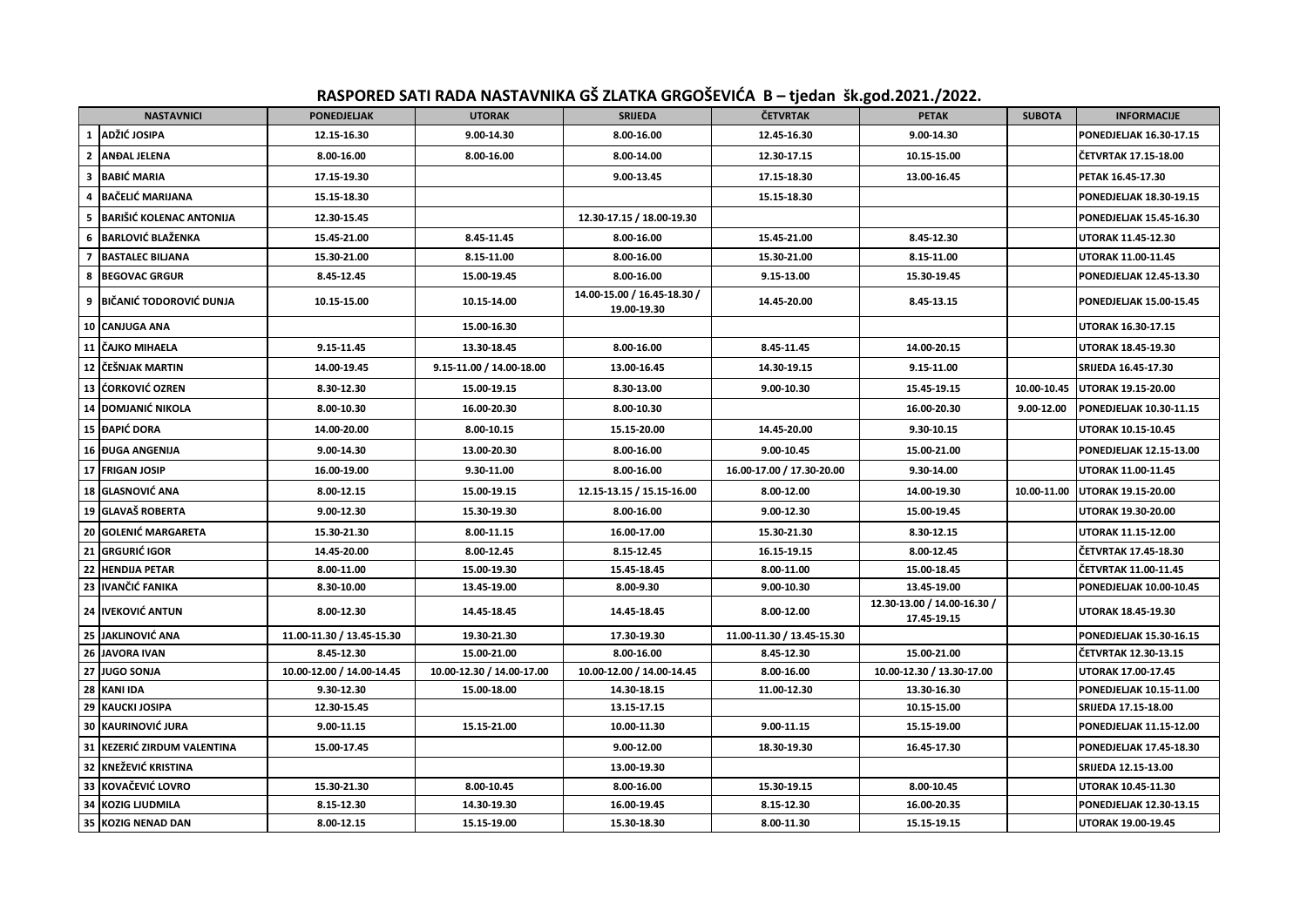|    | 36 KOCIJANČIĆ VLATKA       | 8.00-11.15                                 | 14.15-18.45               | 8.15-10.45               | 8.15-9.30                                  | 14.00-18.45              |             | ČETVRTAK 9.30-10.15            |
|----|----------------------------|--------------------------------------------|---------------------------|--------------------------|--------------------------------------------|--------------------------|-------------|--------------------------------|
|    | 37 KOCIJANČIĆ ZRIN         | 14.30-19.30                                | 8.00-12.15                | 15.15-19.00              | 14.00-19.30                                | 8.00-11.45               |             | UTORAK 12.15-13.00             |
|    | <b>38 KRANJEC IVANA</b>    |                                            | 10.15-11.45               |                          |                                            |                          |             | UTORAK 11.45-12.30             |
| 39 | <b>KURJAK LJILJANA</b>     |                                            | 18.00-19.30               |                          | 16.30-19.30                                |                          |             | UTORAK 19.30-20.15             |
|    | <b>40 LEDENKO IVA</b>      | 8.00-10.45                                 | 16.45-18.15               | 8.15-11.30               |                                            | 8.00-11.00 / 15.00-16.30 |             | UTORAK 18.15-19.00             |
| 41 | <b>LEDINEK ANAMARIA</b>    | 15.00-21.00                                | 8.00-11.45                | 8.00-16.00               | 14.15-21.00                                | 8.00-11.00               |             | UTORAK 11.45-12.30             |
|    | 42 LISIČAK HOĐA ANTONIJA   | 17.45-20.45                                | 8.30-13.15                | 12.45-19.00              | 16.45-19.15                                | 8.30-11.45               |             | PETAK 11.45-12.30              |
|    | 43 MAGDIĆ MARIJANA         |                                            |                           |                          | 8.00-11.00                                 |                          |             | ČETVRTAK 11.00-11.45           |
| 44 | <b>MARJANOVIĆ DANIELA</b>  | 16.15-20.15                                | 8.15-12.15                | 8.00-16.00               | 15.30-19.30                                | 9.45-12.15               |             | UTORAK 12.15-13.00             |
|    | 45 MARKOVIĆ ZVONIMIR       | 8.00-16.00                                 | 15.30-21.00               | 18.00-21.30              | 8.00-16.00                                 | 15.15-21.00              |             | UTORAK 14.45-15.30             |
|    | 46 MATOŠEVIĆ IVA           | 8.45-12.00                                 | 13.30-20.00               | 8.00-16.00               | 8.45-12.00                                 | 13.45-20.30              |             | PONEDJELJAK 12.00-12.45        |
|    | 47 MATUS RENATA            | 8.00-10.15                                 | 16.00-21.00               | 8.00-16.00               | 8.00-11.00                                 | 15.15-21.00              |             | PONEDJELJAK 10.15-11.00        |
|    | 48 MIJATOVIĆ MARINA        | 15.30-20.00                                | 8.00-11.30                | 14.30-20.30              | 17.45-20.45                                | 8.00-12.15               |             | UTORAK 11.30-12.15             |
|    | 49 MIKULIĆ VALENTINA       | 7.45-10.45                                 | 14.00-21.30               | 8.00-16.00               | 9.30-13.15                                 | 13.45-18.45              |             | ČETVRTAK 13.15-14.00           |
|    | 50 MILLAN ADAM             |                                            |                           | 15.00-17.30              |                                            |                          |             | SRIJEDA 17.30-18.15            |
|    | 51 MUŽAK SILVIJA           | 12.45-19.00                                | 7.30-12.00                | 8.00-16.00               | 12.45-19.00                                | 8.30-10.45               |             | ČETVRTAK 19.00-19.45           |
|    | 52 MUŽEK ZRINKA            | 8.30-10.15                                 | 14.15-19.45               | 14.15-17.00              | 8.30-11.15                                 | 14.15-19.00              |             | PONEDJELJAK 10.15-11.00        |
|    | 53 NAĐ ALEKSANDRA          | 15.00-19.15                                | 8.00-12.30                | 15.30-18.30              | 15.00-18.45                                | 9.00-13.00               |             | SRIJEDA 18.30-19.15            |
|    | 54 NOVOSEL FILIP           | 9.30-11.30 / 12.45-13.15 /<br>14.15-14.45  | 10.30-12.00               | 19.15-20.45              | 8.45-11.30 / 12.45-13.15 /<br>14.15-14.45  | 8.00-16.00               |             | <b>UTORAK 12.00-12.45</b>      |
|    | 55 PATAFTA INES            |                                            | 11.45-15.00               |                          |                                            |                          |             | UTORAK 15.00-15.45             |
|    |                            |                                            |                           |                          |                                            |                          |             |                                |
|    | 56 PAVIĆ IVAN              | 14.15-20.30                                | 9.15-11.15                | 14.30-20.45              | 9.00-10.15                                 |                          | 10.00-13.15 | UTORAK 11.15-12.00             |
|    | 57 PETROVIĆ MARIN          | 10.45-12.15 / 14.00-16.15 /<br>17.15-19.30 | 8.15-9.45                 | 19.15-20.15              | 10.45-12.15 / 14.00-16.15 /<br>17.15-19.30 | 8.15-9.45                |             | UTORAK 9.45-10.30              |
|    | <b>58 POLIUHA ANTONIJA</b> | 15.30-19.15                                | 8.00-11.45                | 17.45-19.15              | 15.30-20.00                                | 8.00-11.45               |             | <b>UTORAK 11.45-12.30</b>      |
|    | 59 POTOČNIK MARTIN         | 7.30-10.15                                 | 14.00-15.30 / 16.30-17.30 | 8.00-16.00               | 7.30-10.15                                 | 14.00-21.30              |             | PONEDJELJAK 10.15-11.00        |
|    | 60 PREKPALJAJ TEUTA        | 11.00-12.30 / 13.15-15.00                  | 10.15-15.00               |                          | 11.00-15.45                                |                          |             | UTORAK 11.00-11.45             |
|    | 61 PREŽGAJ PATRIK          |                                            |                           | 11.45-16.30              |                                            | 10.45-15.00              |             | SRIJEDA 16.30-17.15            |
| 62 | RAMIĆ JASMIN               | 14.30-18.00                                |                           | 8.30-12.30               |                                            |                          |             | <b>PONEDJELJAK 18.00-18.45</b> |
|    | 63 SEMEŠ MODRIĆ ANDREJA    | 7.30-12.30                                 | 15.15-21.00               | 8.00-16.00               | 10.00-11.45                                | 15.15-19.45              |             | ČETVRTAK 11.45-12.30           |
|    | 64 STANOJEVIĆ SRĐAN        | 17.00-20.30                                |                           | 8.00-11.00 / 17.30-19.00 |                                            |                          |             | SRIJEDA 19.00-19.45            |
|    | <b>65 STIPANOV LUKA</b>    | 15.15-19.30                                | 8.30-12.30                | 8.00-16.00               | 14.30-19.30                                | 8.00-12.30               |             | PONEDJELJAK 14.30-15.15        |
|    | 66 SUŠIĆ IVANA             |                                            |                           | 9.30-12.30               |                                            |                          |             | SRIJEDA 12.30-13.15            |
| 67 | <b>SVIBEN MANDA</b>        | 14.15-21.00                                | 14.30-15.15               | 8.00-16.00               | 15.00-19.30                                | 10.45-11.30              |             | <b>UTORAK 15.15-16.00</b>      |
|    | 68 SVIBEN MISLAV           | 16.15-21.15                                | 9.00-11.45                | 8.30-11.30               | 15.00-19.15                                | 9.00-13.00               |             | ČETVRTAK 19.15-20.00           |
|    | 69   ŠARLIJA BILIĆ MATEJA  | 14.45-19.30                                |                           |                          | 16.00-20.15                                |                          |             | ČETVRTAK 15.15-16.00           |
|    | 70 SIMIČIĆ KLARA           | 14.15-20.30                                | 8.00-11.15                | 15.15-18.15              | 14.15-19.00                                | 8.00-11.15               |             | UTORAK 11.15-12.00             |
|    | 71 ŠOŠA ANTONIJA           | 8.00-11.15                                 | 15.00-21.00               | 15.00-19.30              | 8.00-11.30                                 | 15.00-19.30              |             | PONEDJELJAK 11.15-12.00        |
| 72 | ŠOŠTARIĆ LUCIJA            | 9.30-11.00                                 | 15.45-19.30               | 8.00-12.30               | 15.45-19.30                                | 8.00-10.15               |             | PETAK 10.15-11.00              |
|    | 73 TURČINOVIĆ DORA         |                                            |                           |                          |                                            | 10.15-11.45              |             | PETAK 11.45-12.30              |
|    | 74 TUSTANIĆ LUCIJA         |                                            | 14.15-15.00               |                          |                                            | 11.45-13.15              |             | PETAK 13.15-14.00              |